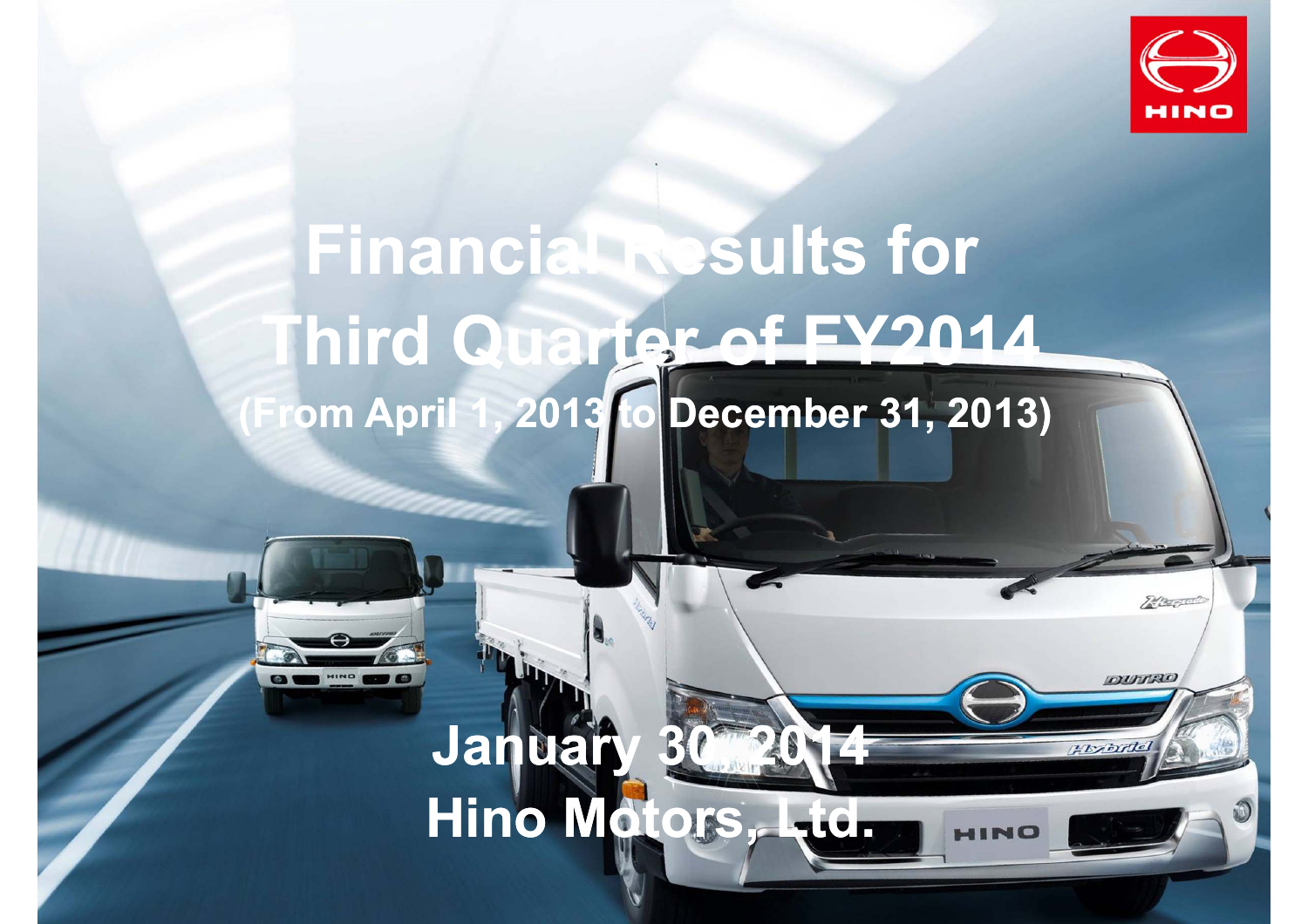

# **1. Sales Turnover**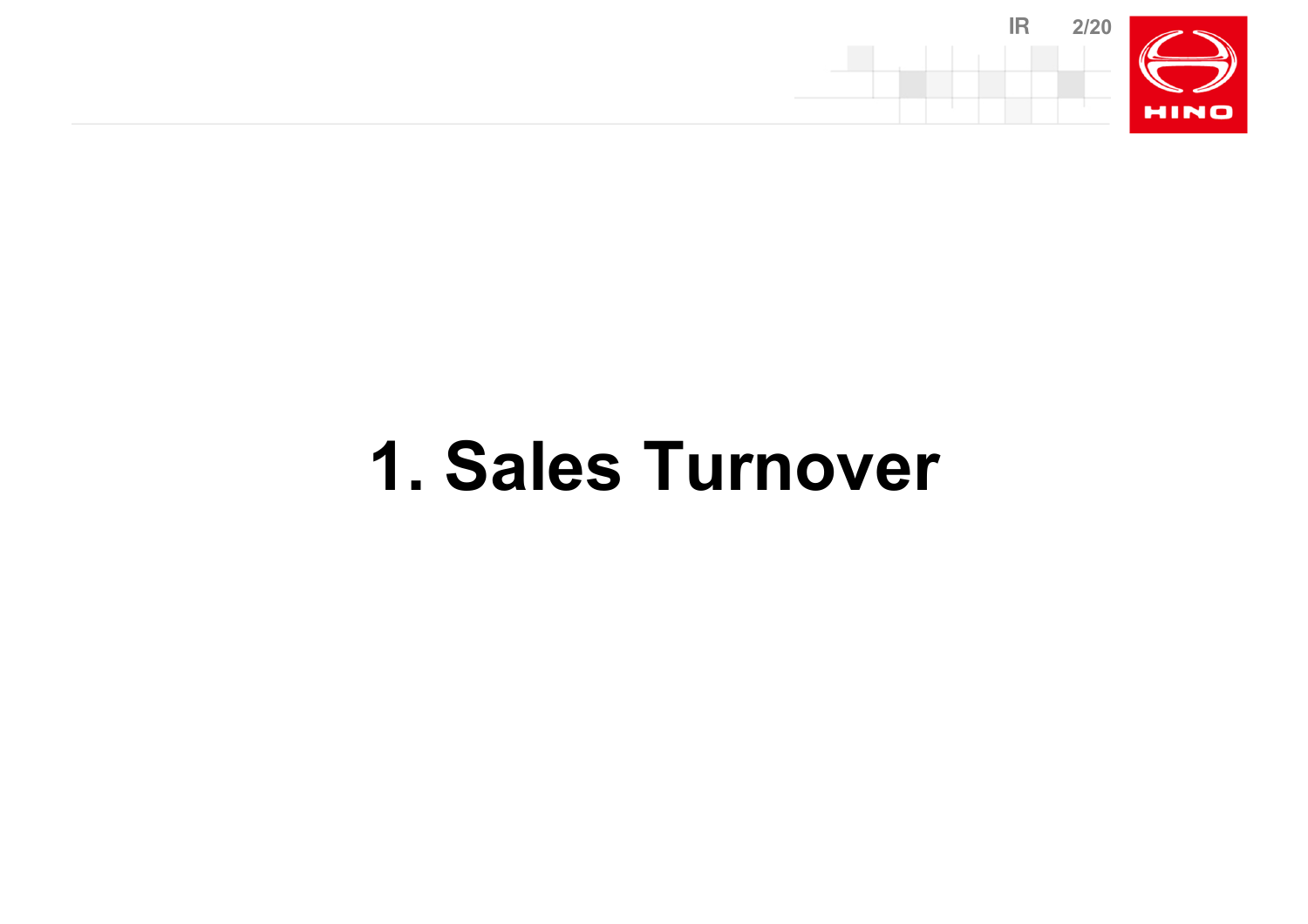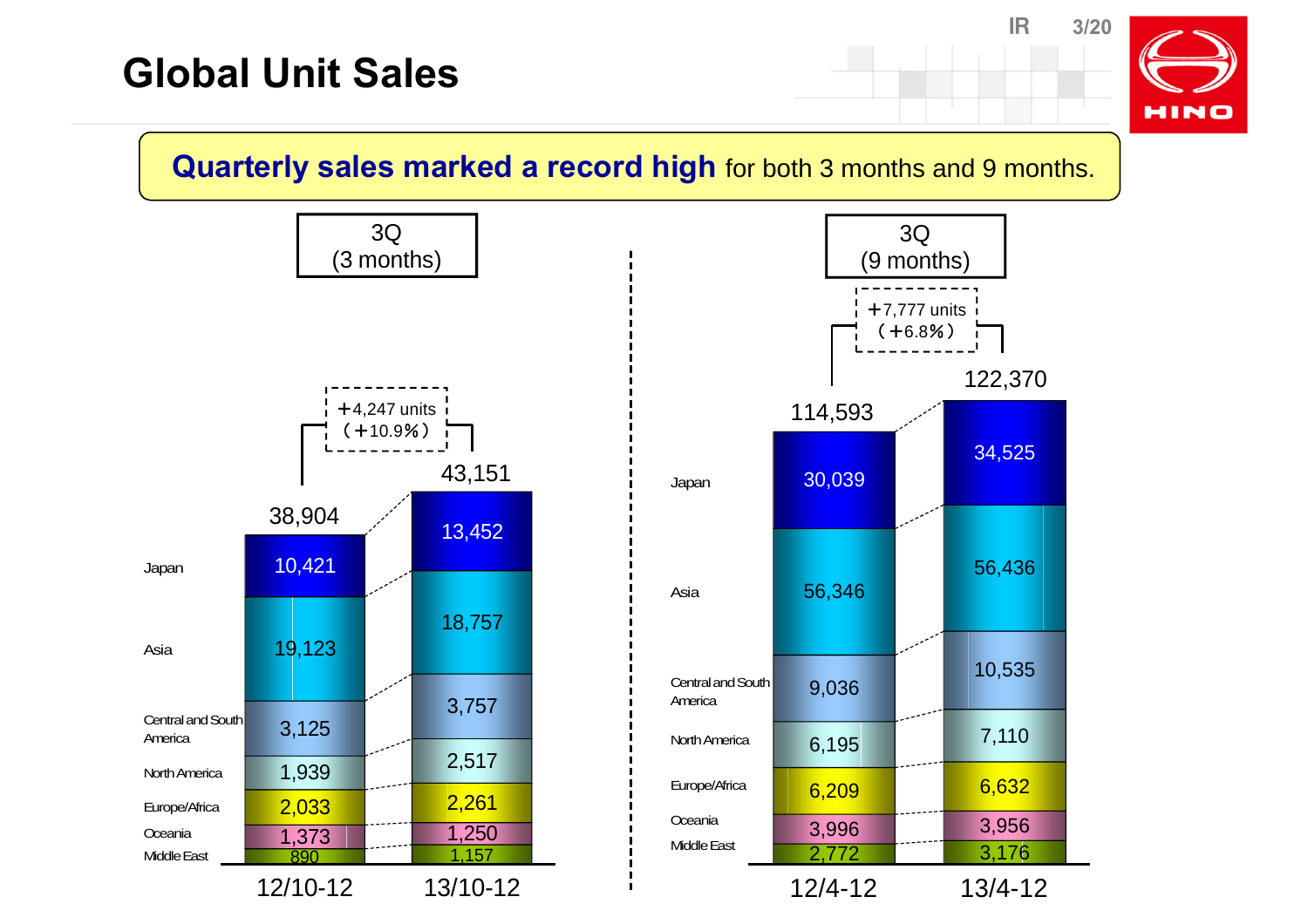### **Truck and Bus Market in Japan**



IR

**4/20**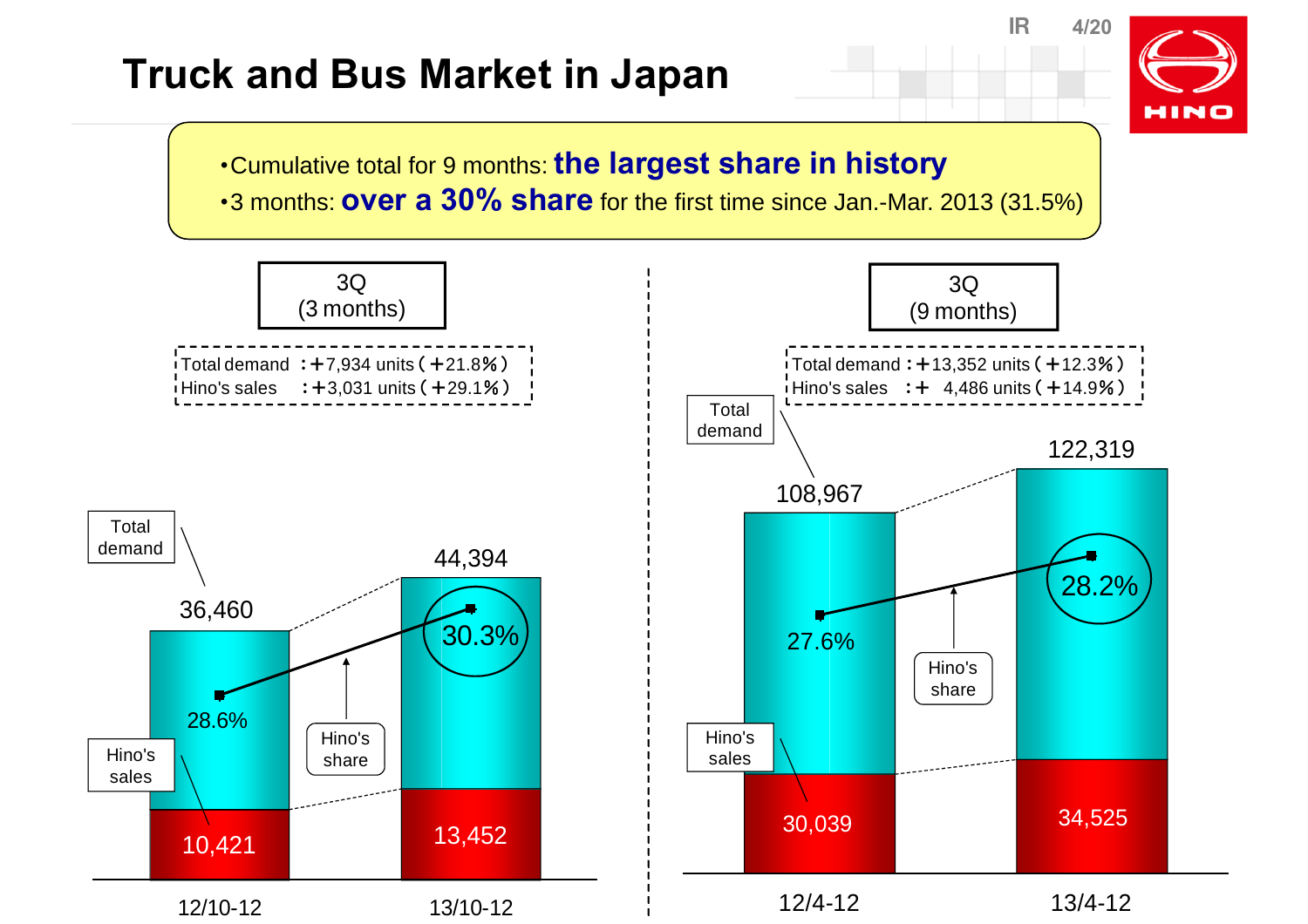## **Sales Volumes in Thailand and Indonesia**



IR

・Indonesia: Domestic demand remains healthy. Sales volume increased. ・Thailand: In the last quarter (Oct.-Dec.), sales volume decreased due to the worsening of the economic environment and political instability.



※The parenthesis represents the sales volume of light-duty trucks.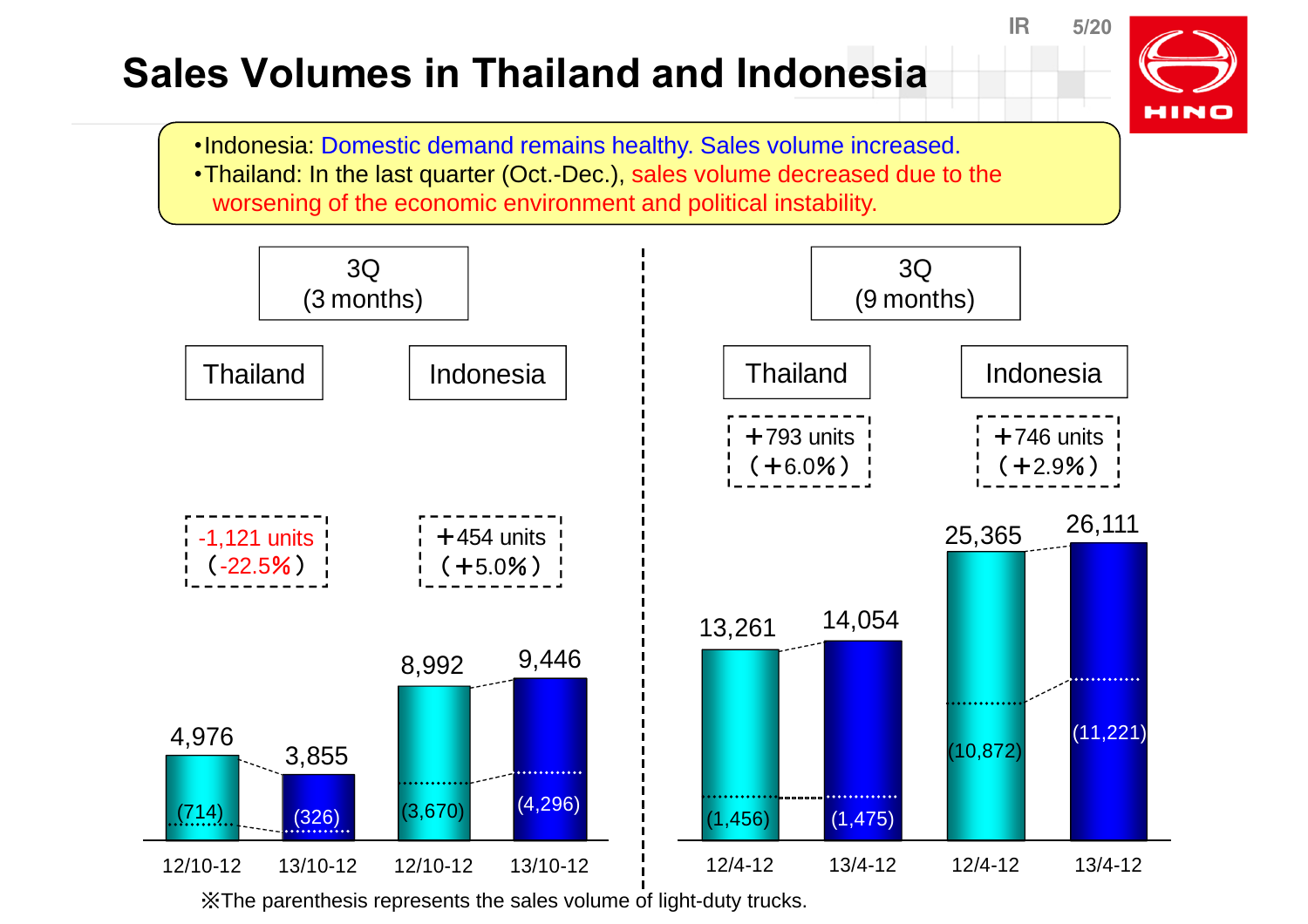### **Consolidated Unit Sales of Toyota Brand Vehicles**

**HINO** 

**6/20**

IR

・SUV: **The sales volume of Prado** targeted at the Middle East **increased**. ・Loading Vehicles: The sales volume of Dyna (manufactured by Hino Indonesia) decreased.

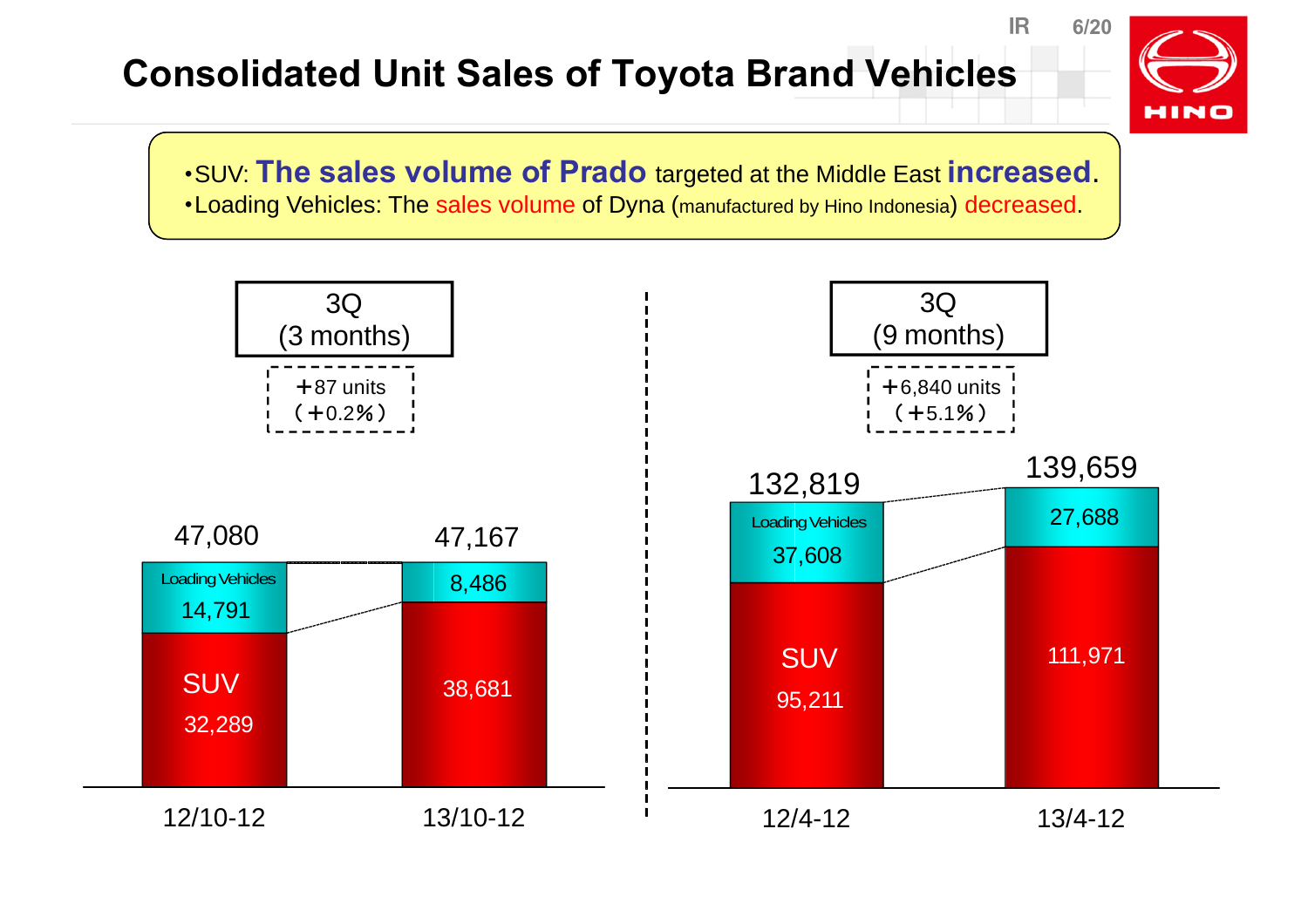## **Consolidated Unit Sales of Engines**

 **7/20HINO** 

IR

・Cumulative total for 9 months: **The sales volume of engines targeted at China decreased.** ・3 months: **Sales volume increased**, because the **inventory adjustment** in China has progressed.

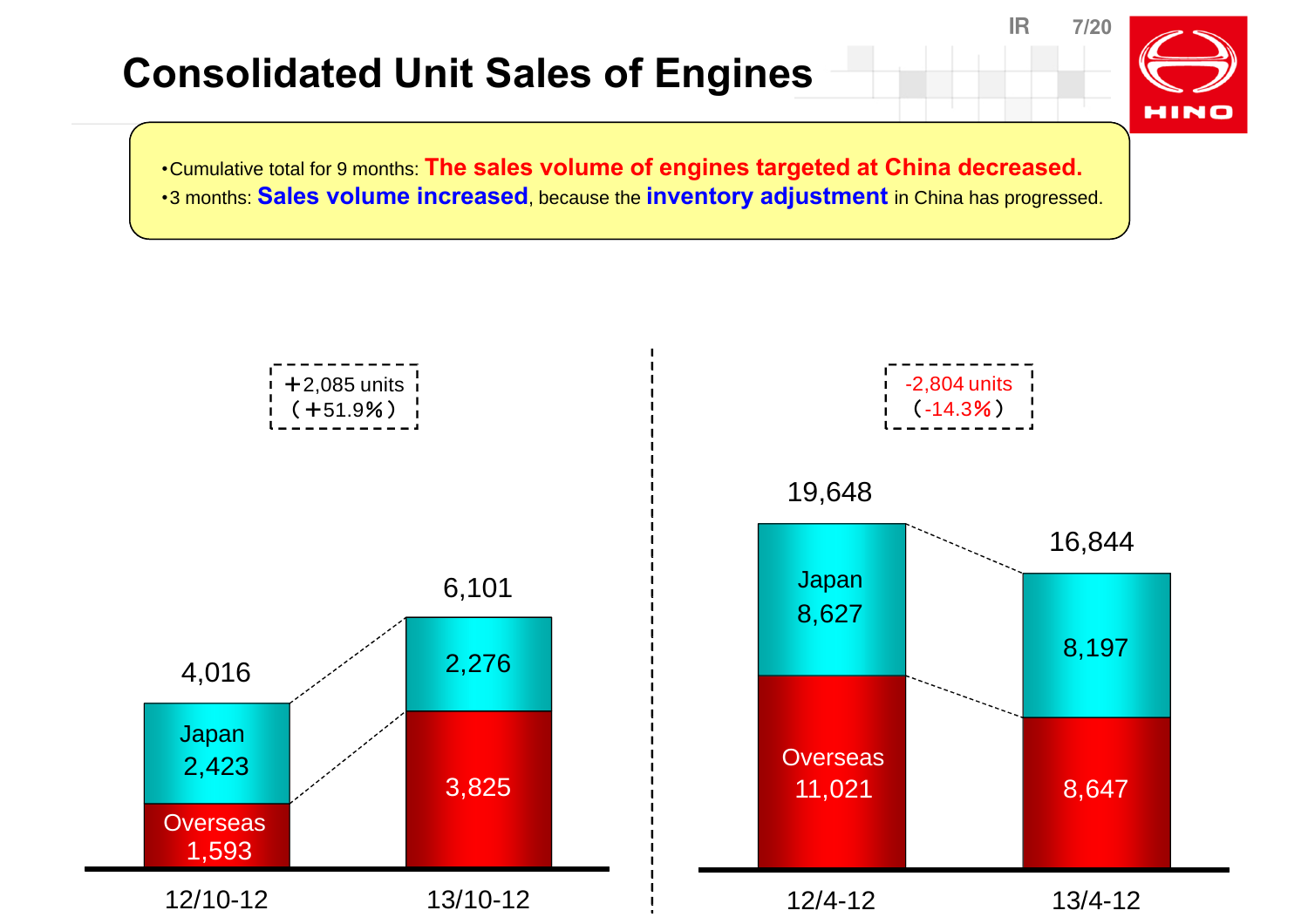

# **2. Consolidated Financial Results (9 Months)**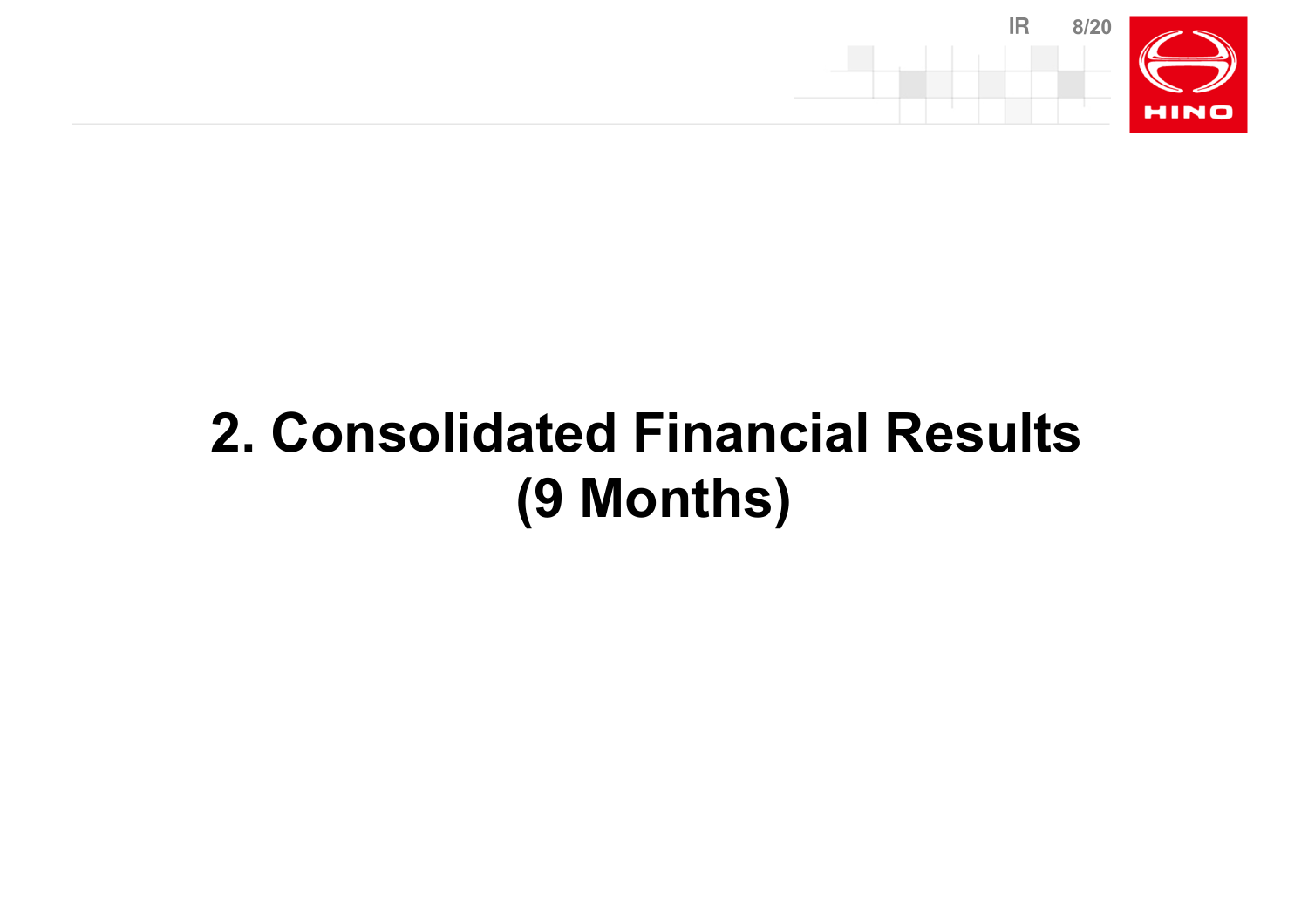#### **9/20**

IR

**HINO** 

### **Record-high results for the third quarter period (9 months)**

| ★ Record high for the third quarter period (9 months)<br>(Billions of yen) |                                  |      |                              |  |              |            |  |
|----------------------------------------------------------------------------|----------------------------------|------|------------------------------|--|--------------|------------|--|
| <b>Item</b>                                                                | <b>FY2014 3Q</b><br>$('13/4-12)$ |      | FY2013 3Q<br>$('12/4-12)$    |  | Change       | Change (%) |  |
| Net sales                                                                  | $\star$ 1,252.2                  |      | 1,103.9                      |  | $+ 148.3$    | $+13.4%$   |  |
|                                                                            | $ <7.3\%>$                       |      | $<\!\!\frac{4.0\%}{2}\!\!\!$ |  | $\lt +3.3p>$ |            |  |
| <b>Operating income</b>                                                    |                                  | 91.0 | 43.8                         |  | $+47.2$      | 2.1 times  |  |
|                                                                            | $<7.0\%$                         |      | $<4.1\%>$                    |  | $\lt +2.9p>$ |            |  |
| Ordinary income                                                            |                                  | 87.7 | 44.7                         |  | $+43.0$      | $+96.0\%$  |  |
|                                                                            | $<4.7\%>$                        |      | $<2.7\%>$                    |  | $< +2.0p$    |            |  |
| Net income                                                                 |                                  | 59.3 | <b>30.0</b>                  |  | $+29.3$      | $+97.8%$   |  |

**Note: Figures in parentheses (<>) indicate income margin.** 

#### **<Exchange rate>**

| US\$            | 99   | 80   |
|-----------------|------|------|
| A\$             | 94   | 82   |
| <b>THB</b>      | 3.23 | 2.57 |
| <b>IDR(100)</b> | 0.94 | 0.85 |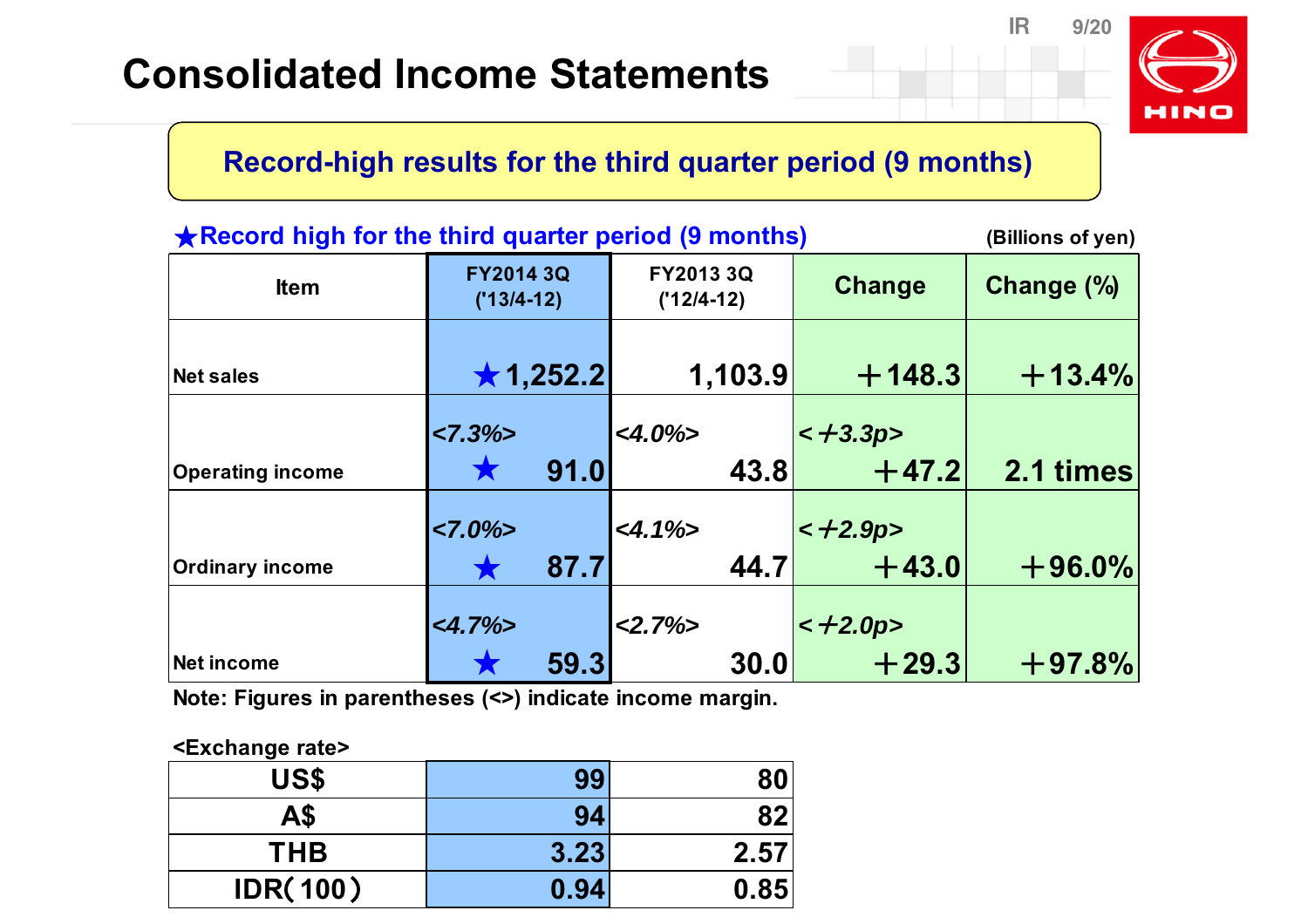

IR

### **Net sales and operating income by all segments reached record highs.**

#### **★Record high for the third quarter period (9 months) (Billions of yen)** (Billions of yen) **Net sales Operating income** *<6.9%> <3.3%>*+**10.3% 2.3 times** $\sqrt{4}$  **1,002.8 69.1 909.2 29.9** +**93.6** +**39.2** *<6.1%> <4.4%>*+**15.0%**+**61.5%Asia 345.3 21.2 300.2 13.1** $+45.1$ +**8.1** *<6.3%> <2.1%>*+**25.1% 3.7 times** $128.3$   $\times$   $8.1$   $102.6$  2.2 +**25.7** +**5.9 Consolidatedadjustment (224.2) (7.4) (208.1) (1.4)**  $-16.1$ -**6.0***<7.3%> <4.0%>*+**13.4% 2.1 timesTotal 1,252.2 91.0 1,103.9 43.8** +**148.3** +**47.2 Change Other AreasFY2014 3Q ('13/4-12) FY2013 3Q ('12/4-12) Net sales Operating income Net sales Operating income** ★ ★ ★ ★ ★ ★ ★ ★

**Note: Figures in parentheses (<>) indicate operating income margin.**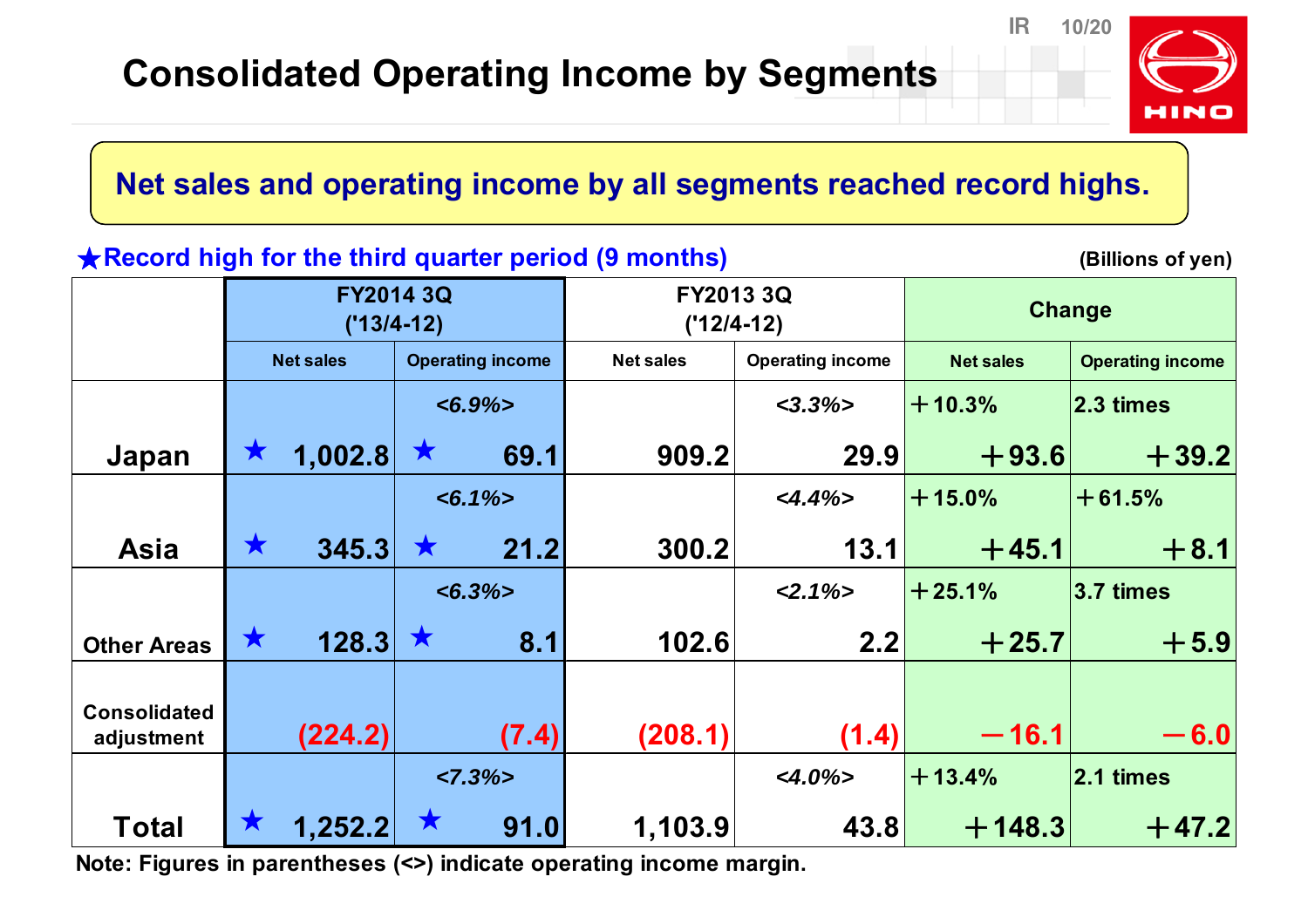

Increase in net income due to increase in Japanese domestic and overseas sales volume, cost improvement and yen depreciation.

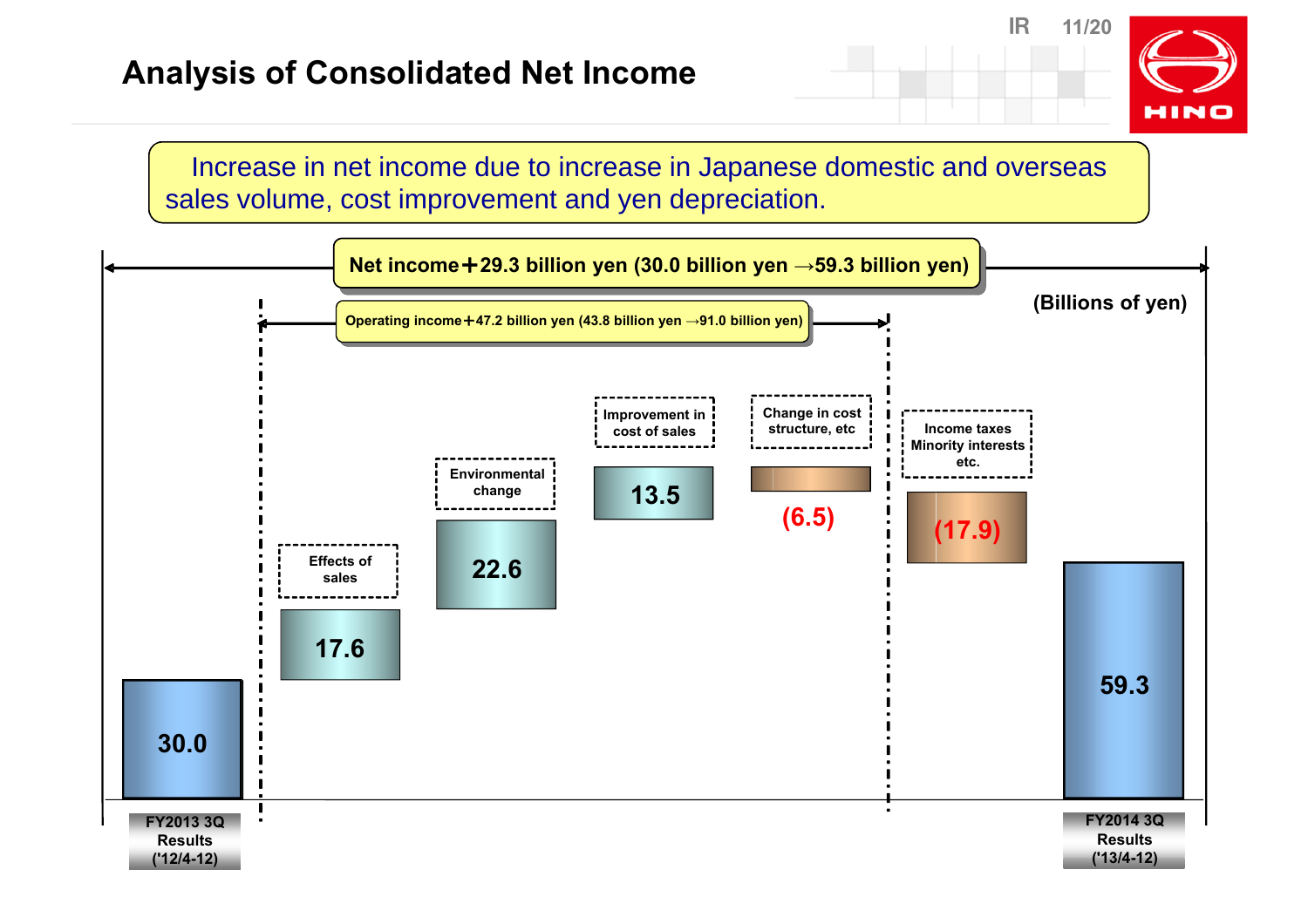#### IR **12/20Trends in the Quarterly Consolidated Sales and Operating IncomeHINO**

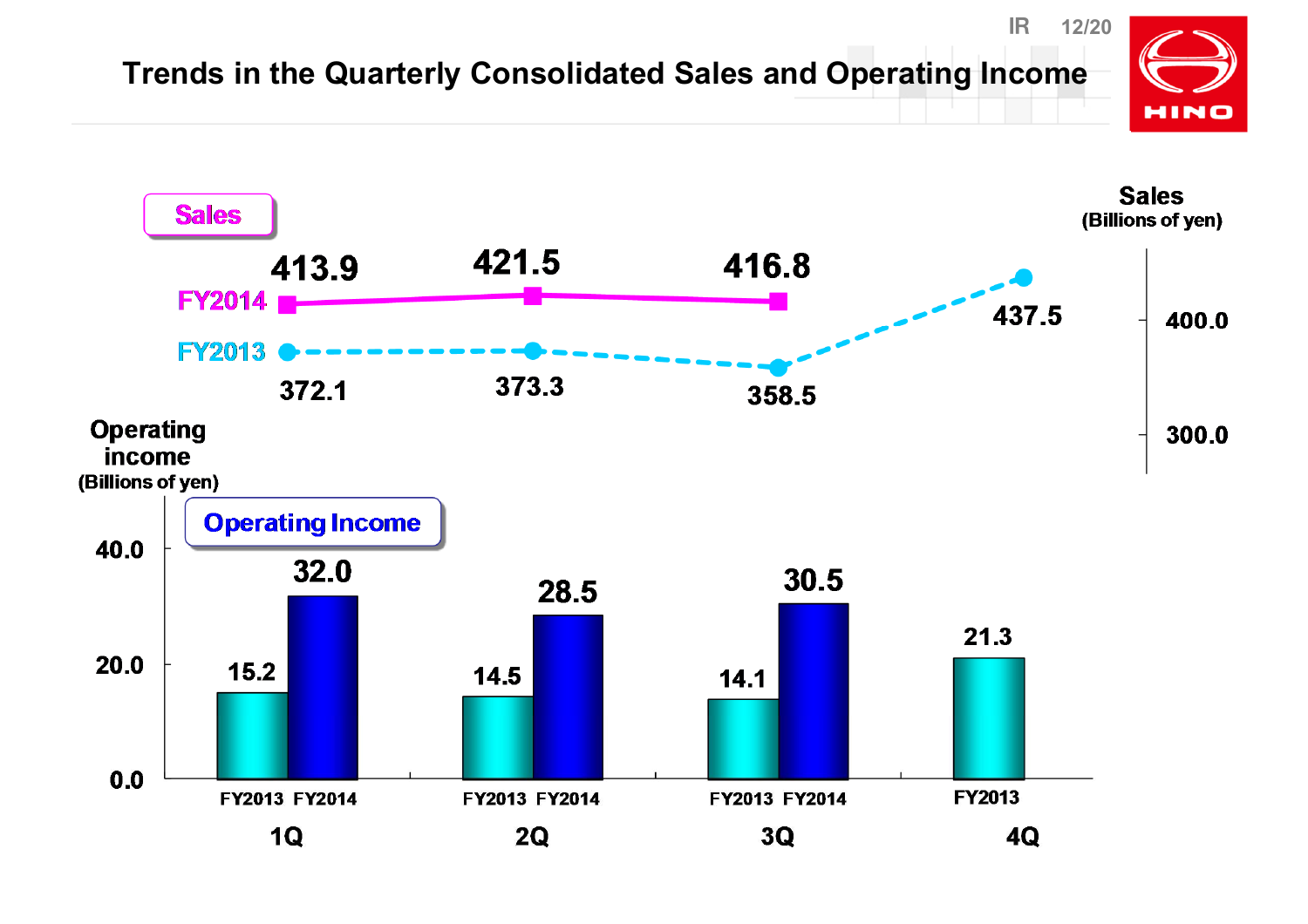

# **3. Sales Forecasts for FY2014**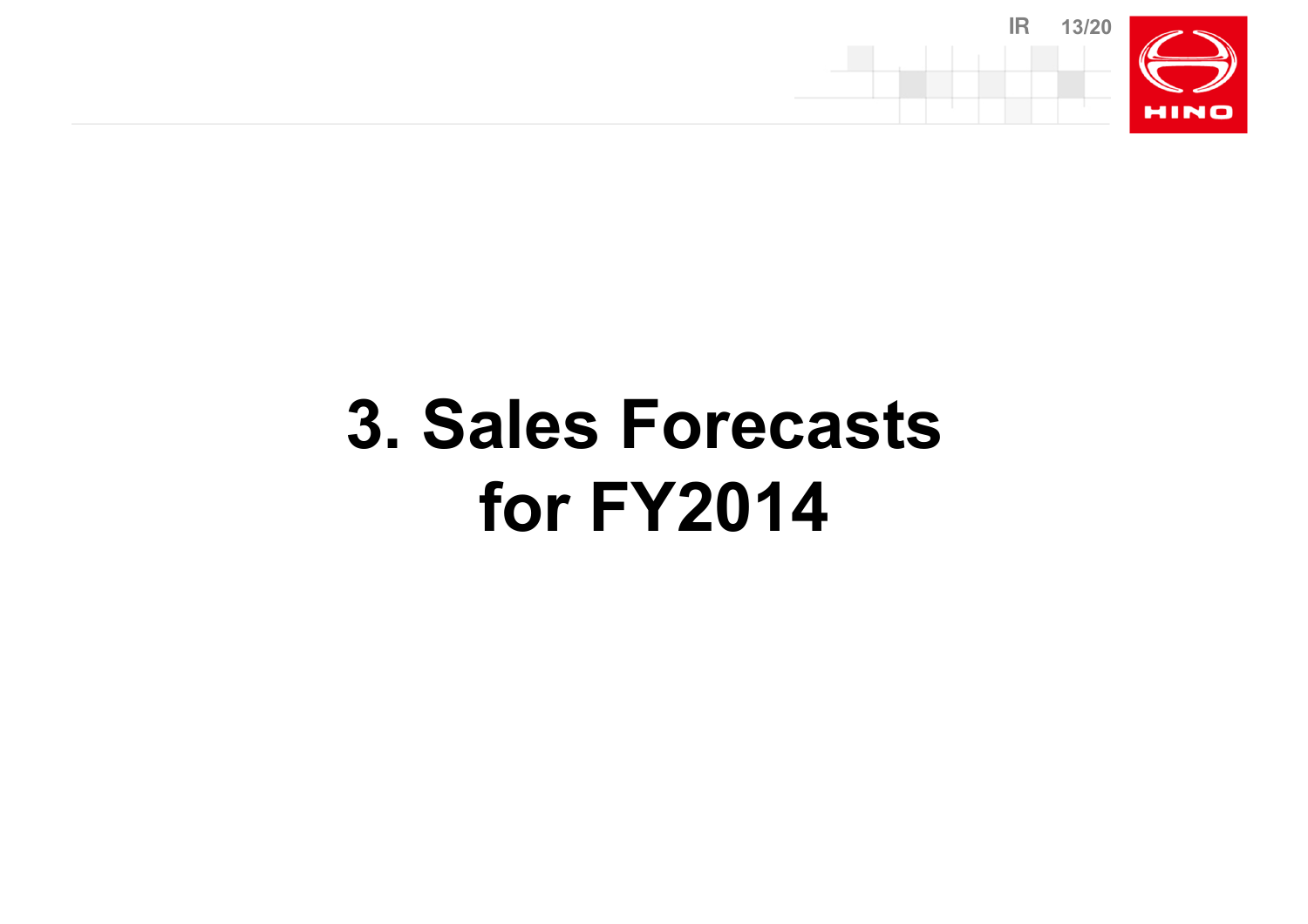## **Global Unit Sales**

Japan: As demand is steady, the estimate announced on Oct. 29, 2013 has been revised upwardly and increased by 2.9 thousand.

Overseas: Considering the recent sales situation in emerging countries, the estimate has been revised downwardly and decreased by 7.2 thousand.



**Oct. 29, 2013**

FY2014 forecasts The most recent<br> announced on forecasts for FY2014 **The most recent forecasts for FY2014**

※The parenthesis represents the difference from the estimate as of Oct. 29, 2013.

**14/20**

IR

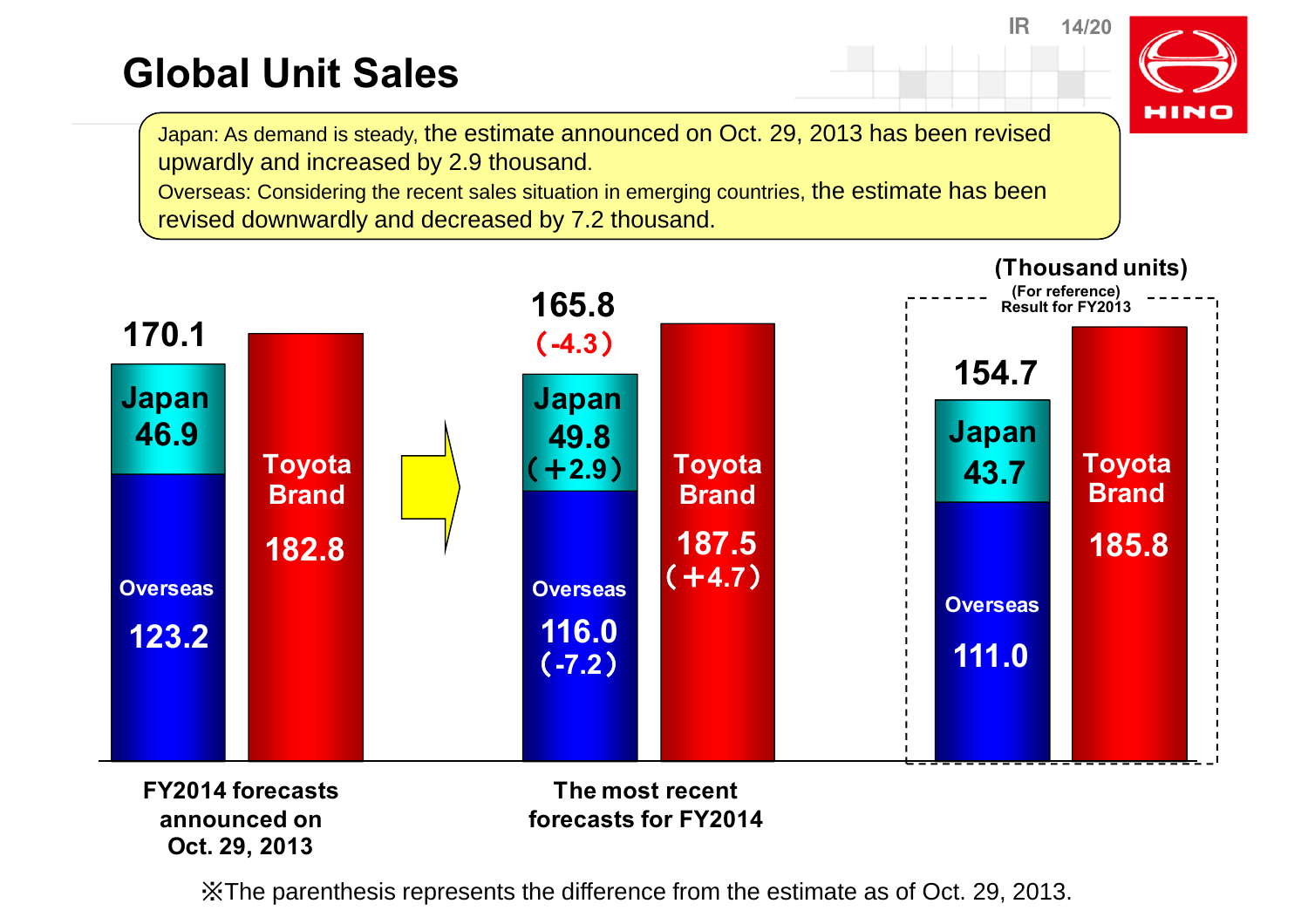

## **4. Consolidated Financial Forecasts for FY2014**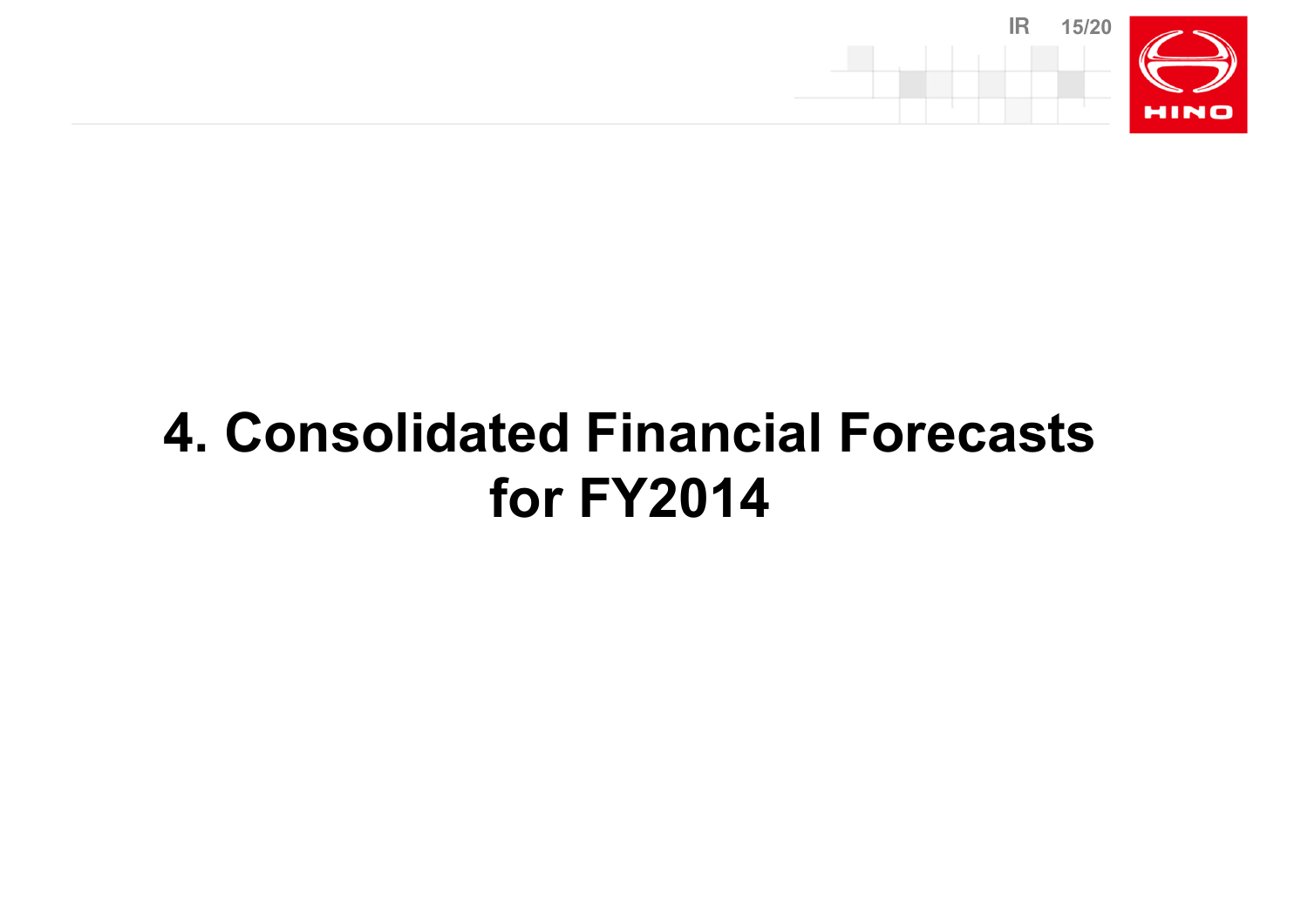## **Consolidated Income Statements**

Considering the recent trends of exchange rates and material market, etc., the estimated operating income announced on Oct. 29, 2013 has been revised upwardly and increased by 10 billion yen.

| Item                    | <b>FY2014</b><br>$('13/4-'14/3)$<br><b>Forecasts</b> | FY2014<br>$('13/4-'14/3)$<br><b>Forecasts</b><br>announced on<br>Oct. 29, 2013 | Change    | Change(%) | FY2013<br>('12/4-'13/3)<br><b>Results</b> | <b>Change</b> | Change(%) |
|-------------------------|------------------------------------------------------|--------------------------------------------------------------------------------|-----------|-----------|-------------------------------------------|---------------|-----------|
| <b>Net sales</b>        | 1,680.0                                              | 1,680.0                                                                        |           | -         | 1,541.4                                   | $+138.6$      | $+9.0%$   |
|                         | $ <\!\!6.5\!\%$                                      | $ <\!\!\delta.0\!\%$                                                           | $< +0.5p$ |           | $<4.2\%$                                  | $< +2.3p$     |           |
| <b>Operating income</b> | 110.0                                                | 100.0                                                                          | $+10.0$   | $+10.0%$  | 65.1                                      | $+44.9$       | $+68.9%$  |
|                         | $ <\!\!\delta.3\!\!>\!\!>\!\!>$                      | $ <\!\!\!\sim5.7\%$                                                            | $< +0.6p$ |           | $<4.3\%>$                                 | $\leq$ +2.0p> |           |
| <b>Ordinary income</b>  | 105.0                                                | 96.0                                                                           | $+9.0$    | $+9.4%$   | 66.9                                      | $+38.1$       | $+56.9%$  |
|                         | $<4.6\%$                                             | $\leq 4.3\%$                                                                   | $< +0.3p$ |           | $<$ 3.1% $>$                              | $\lt + 1.5p$  |           |
| Net income              | 77.5                                                 | 72.0                                                                           | $+5.5$    | $+7.6%$   | 47.7                                      | $+29.8$       | $+62.5%$  |

**Note: Figures in parentheses (<>) indicate income margin.**

#### **<Exchange rate>**

|                 |      |      | <b>HEIZ IGOUILD</b> | סוווווסט ט־ו |      |
|-----------------|------|------|---------------------|--------------|------|
| US\$            | 99   | 97   | 99                  | 100          | 82   |
| A\$             | 94   | 92   | 94                  | 90           | 85   |
| <b>THB</b>      | 3.22 | 3.16 | 3.23                | 3.09         | 2.70 |
| <b>IDR(100)</b> | 0.92 | 0.91 | 0.94                | 0.83         | 0.87 |
|                 |      |      |                     |              |      |

| 4-12 results | 1-3 estimate |      |
|--------------|--------------|------|
| 99           | 100          | 82   |
| 94           | 90           | 85   |
| 3.23         | 3.09         | 2.70 |
| 0.94         | 0.83         | 0.87 |
|              |              |      |



**(Billions of yen)**

IR

**16/20**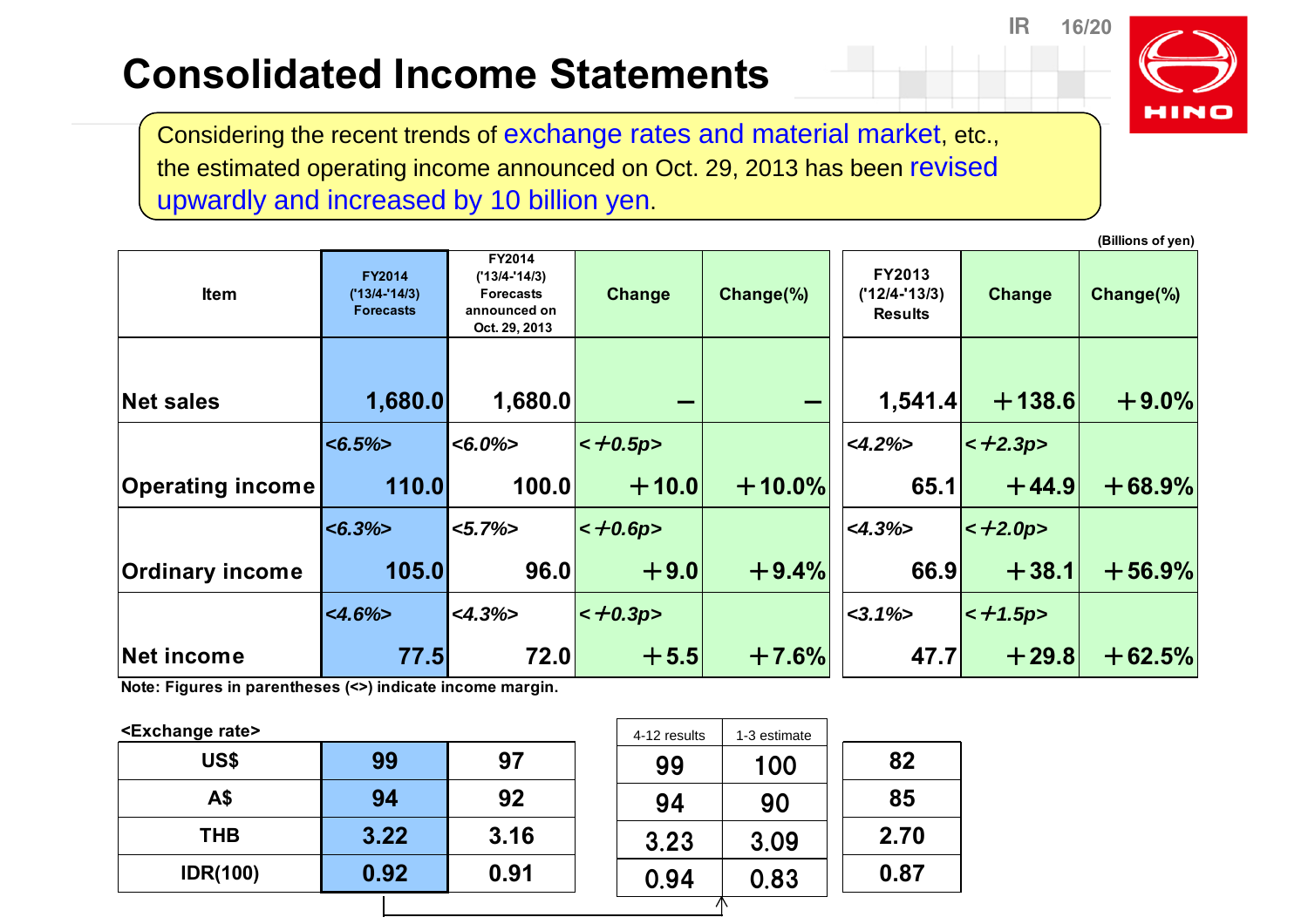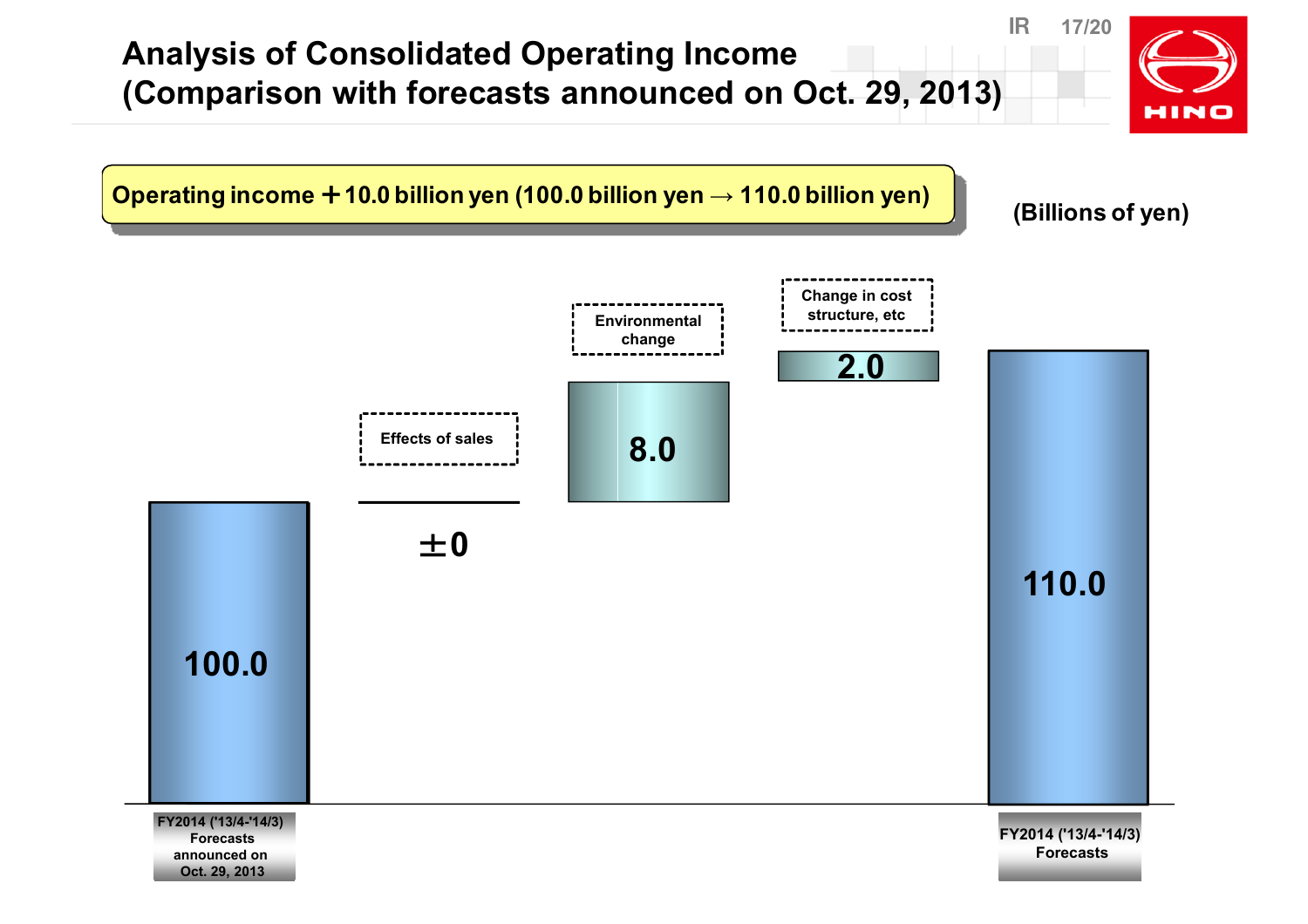

# **5. [Reference] Consolidated Results (3 months)**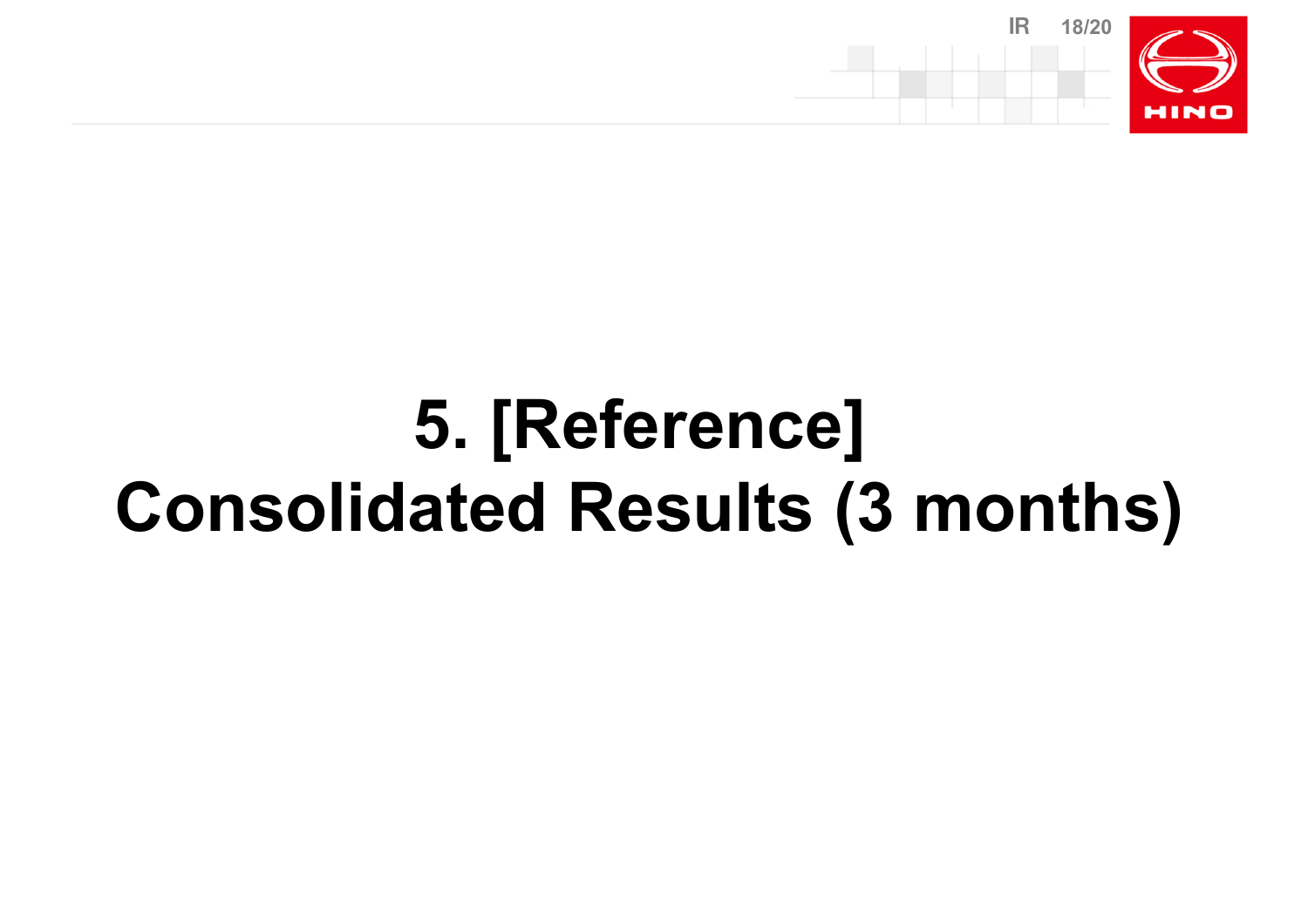### **[Reference] Consolidated Income Statements (3 months)**



### **Net sales and all incomes increased** from the previous year.

**(Billions of yen)**

IR

| <b>Item</b>             | FY2014 3Q<br>$('13/10-12)$ | FY2013 3Q<br>$('12/10-12)$ | Change       | Change (%) |
|-------------------------|----------------------------|----------------------------|--------------|------------|
| Net sales               | 416.8                      | 358.5                      | $+58.3$      | $+16.3%$   |
|                         | $< 7.3\frac{1}{2}$         | $<3.9\%>$                  | $\lt +3.4p$  |            |
| <b>Operating income</b> | 30.5                       | 14.1                       | $+16.4$      | 2.2 times  |
|                         | $<7.2\%$                   | $-4.6\%$                   | $\lt +2.6p>$ |            |
| <b>Ordinary income</b>  | 30.2                       | 16.6                       | $+13.6$      | $+81.3%$   |
|                         | $<4.7\%>$                  | $<3.2\%$                   | $< +1.5p$    |            |
| Net income              | 19.8                       | 11.4                       | $+8.4$       | $+72.6%$   |

**Note: Figures in parentheses (<>) indicate income margin.**

#### **<Exchange rate>**

| $\cdot$<br><b>US\$</b> | 99   |                 |
|------------------------|------|-----------------|
| A\$                    | 93   | 84 <sup>¦</sup> |
| <b>THB</b>             | 3.16 | 2.61            |
| <b>IDR(100)</b>        | 0.88 | 0.83            |